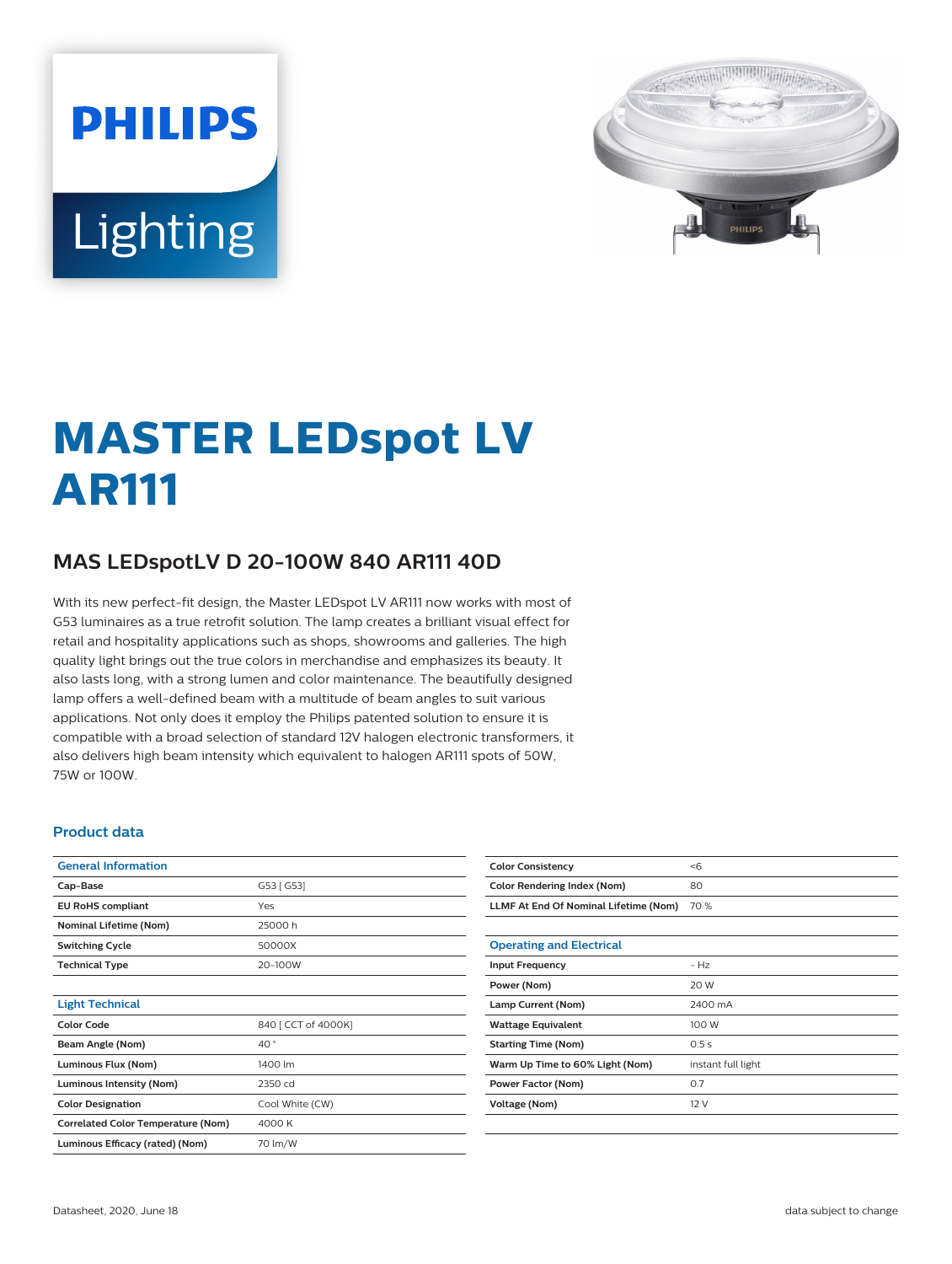# **MASTER LEDspot LV AR111**

| <b>Temperature</b>                  |                |
|-------------------------------------|----------------|
| T-Case Maximum (Nom)                | 80 °C          |
|                                     |                |
| <b>Controls and Dimming</b>         |                |
| Dimmable                            | Yes            |
|                                     |                |
| <b>Approval and Application</b>     |                |
| Energy Efficiency Label (EEL)       | Not applicable |
| <b>Suitable For Accent Lighting</b> | Yes            |
| Energy Consumption kWh/1000 h       | 22 kWh         |
|                                     |                |

| <b>Product Data</b>                  |                                       |
|--------------------------------------|---------------------------------------|
| Full product code                    | 871869651530300                       |
| Order product name                   | MAS LEDspotLV D 20-100W 840 AR111 40D |
| <b>EAN/UPC - Product</b>             | 8718696515303                         |
| Order code                           | 929001171308                          |
| <b>Numerator - Ouantity Per Pack</b> |                                       |
| Numerator - Packs per outer box      | 6                                     |
| Material Nr. (12NC)                  | 929001171308                          |
| Net Weight (Piece)                   | 0.360 kg                              |
|                                      |                                       |

### **Dimensional drawing**



**LED D 20-100W 840 AR111 40D**

#### **Photometric data**



**MASTER LEDspot LV AR111 100W G53 840 40D**

#### **Product**

MAS LEDspotLV D 20-100W 840 AR111 40D